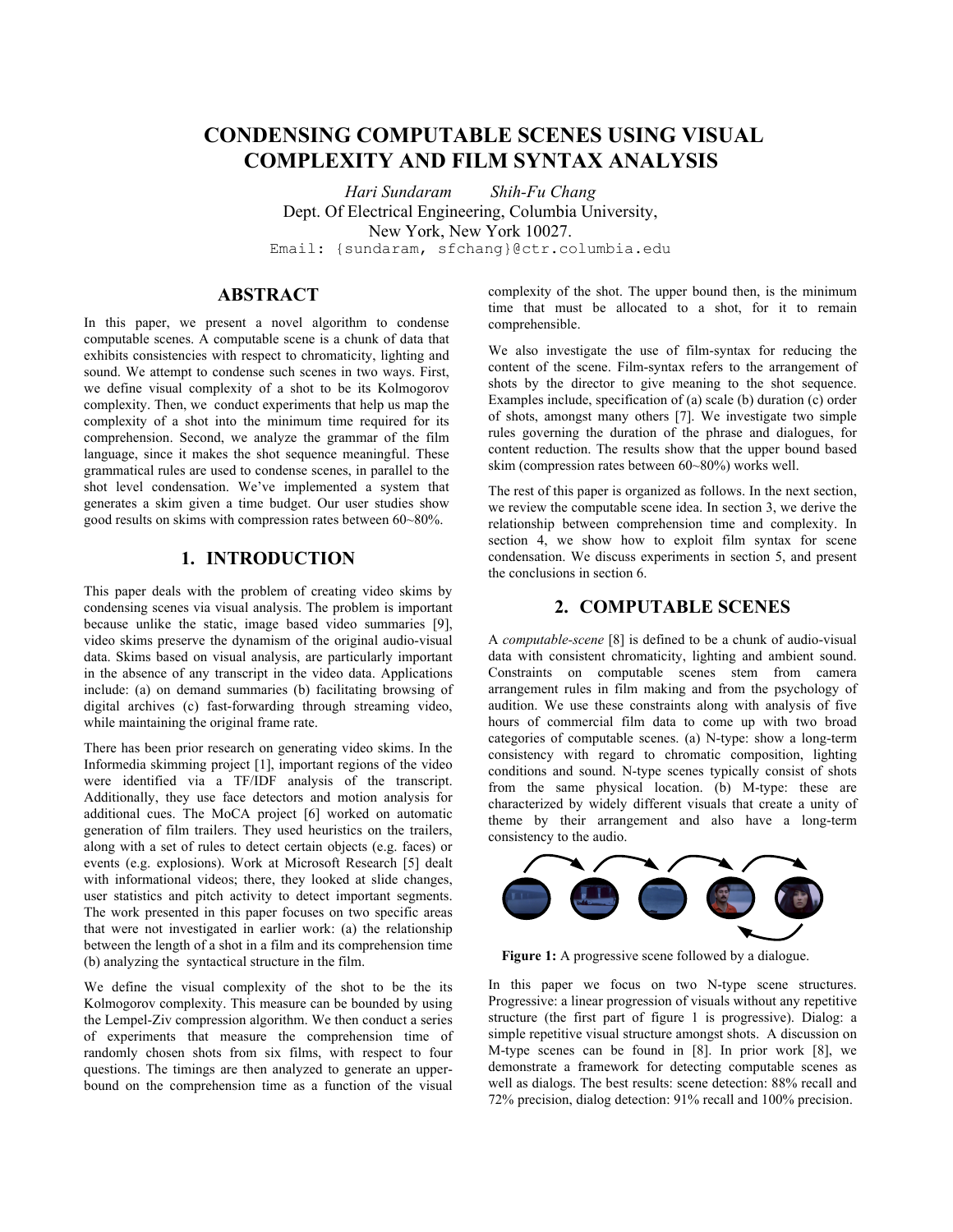### **3. VISUAL COMPLEXITY**

In this section, we discuss the relationship between visual complexity of an image and its time for comprehension.

### **3.1 Insights: Film making and Human Learning**

In film-making, there is a relationship between the size<sup>1</sup> of the shot and its apparent time (i.e. time perceived by the viewer).:

*ìClose-ups seem to last relatively longer on the screen than long shots. The content of the close up is immediately identified and understood. The long shot on the other hand, is usually filled with detailed information which requires eye-scanning over the entire tableau. The latter takes time to do, thus robbing it of screen time*" [7].

Recent results in experimental psychology [3] indicate the existence of an empirical law: the subjective difficulty in learning a concept is directly proportional to the Boolean complexity of the concept (the shortest prepositional formula representing the concept), i.e. to its logical incompressibility. Clearly, there is empirical evidence to suggest a relationship between visual "complexity" of a shot and its comprehensibility.

#### **3.2 Kolmogorov Complexity**

We define the visual complexity of an shot to be its Kolmogorov complexity. Let *x* be a finite length binary string of length *n*. Let  $U(p)$  denote the output of an universal Turing machine<sup>2</sup> U when input with program *p*. Then:

$$
K_U(x \mid n) \triangleq \min_{p: U(p) = x} l(p),
$$
  $\langle 1 \rangle$ 

where,  $l(p)$  is the length of the program  $p$ , and  $n$  is the length of the string *x* and where  $K_U(x | n)$  is the Kolmogorov complexity of *x* given *n*. Hence, the Kolmogorov complexity of *x*, with respect to an universal Turing machine **U** is the length of the shortest program that generates *x*. The Kolmogorov complexity of an arbitrary string  $x$  is non-computable due to the non-existence of an algorithm to solve the halting problem [2], [4]. Hence, we must generate a reasonable upper bound on Kolmogorov complexity. Lempel-Ziv encoding is a form of universal data coding that doesn't depend on the distribution of the source [2]. We can easily show the following lemma by using results in [2], [4]. The proof has been omitted for the sake of brevity.

**Lemma 1:** *Let {Xi} be a stationary, ergodic process over a finite discrete sized alphabet. Let*  $l_{LZ}(X)$  *be the Lempel-Ziv codeword length of a string X, where*  $X = \{X_1, X_2, \ldots, X_n\}$ . Then,  $K_U(X | n) \leq l_{LZ}(X) + c,$ 

$$
\lim_{n \to \infty} \frac{1}{n} l_{LZ}(X) \to \frac{1}{n} K_U(X \mid n).
$$

Hence, we can use the Lempel-Ziv compression algorithm to upper bound the visual complexity of a shot. We now

-

demonstrate how to map the normalized complexity  $(l_{LZ}(X)/N)$ of an image X to its comprehension time.

### **3.3 Complexity and Comprehension Time**

We conducted our experiments over a corpus of over 3600 shots from six films. A shot was chosen at random and then its keyframe presented to the subject (the first author). Representing each shot by its key-frame is reasonable since our shot detection algorithm [10], is sensitive to changes in color and motion. Then, we measured the time to answer the following four questions (in randomized order), in an interactive session: (a) who: [man /woman/couple/people], (b) when: [morning/evening /afternoon], (c) what: [any verb e.g. looking, walking], (d) where: [inside/ outside]<sup>3</sup>. The subject was expected to answer the questions in minimum time *and* get all four answers right. This prevented the subject from responding immediately. We conducted ten sessions (to avoid fatigue), where the subject was questioned on 100 keyframes. In the end, we had the reaction times to 883 shots (we averaged the reaction times over duplicates).

#### **3.4 Analysis of Comprehension Time**



**Figure 2:** Avg. comprehension time (sec.) vs. normalized complexity (x-axis) showing comprehension (upper/lower) bounds. It also shows the Rayleigh  $(95<sup>th</sup>$  percentile) bounds.

The histograms of the average comprehension time (i.e. the average of the times to answer who? where? what? and when?) obtained by discretizing the complexity axis, indicate that each histogram slice is well modeled by a Rayleigh distribution. By using the  $95<sup>th</sup>$  percentile cut-off for each histogram we get an estimate of the *upper-bound* on the comprehension time. The *lower-bound* on the comprehension time is generated by determining a least squares fit to the minimum time in each histogram. The resulting bounds are shown in figure 2. The equations for the lines are as follows:

$$
U_b(c) = 2.40c + 1.11,
$$
  
\n
$$
L_b(c) = 0.61c + 0.68,
$$

where *c* is the normalized complexity and  $U_b$  and  $L_b$  are the upper and lower bounds respectively, in sec. The lines were

-

<sup>&</sup>lt;sup>1</sup> The size (long/medium/close-up/extreme close-up) refers to the size of the objects in the scene relative to the size of the image

<sup>2</sup> An universal Turing machine **U** is a Turing machine that can imitate the behavior of any other Turing machine **T**. It is a fundamental result that such machines exist and can be constructed effectively [4].

 $3$  Questions such as "How?" or "Why?" were not used in the experiment since they cannot be answered by viewing just one image. Such questions need an extended context (at least a few shots) for an answer.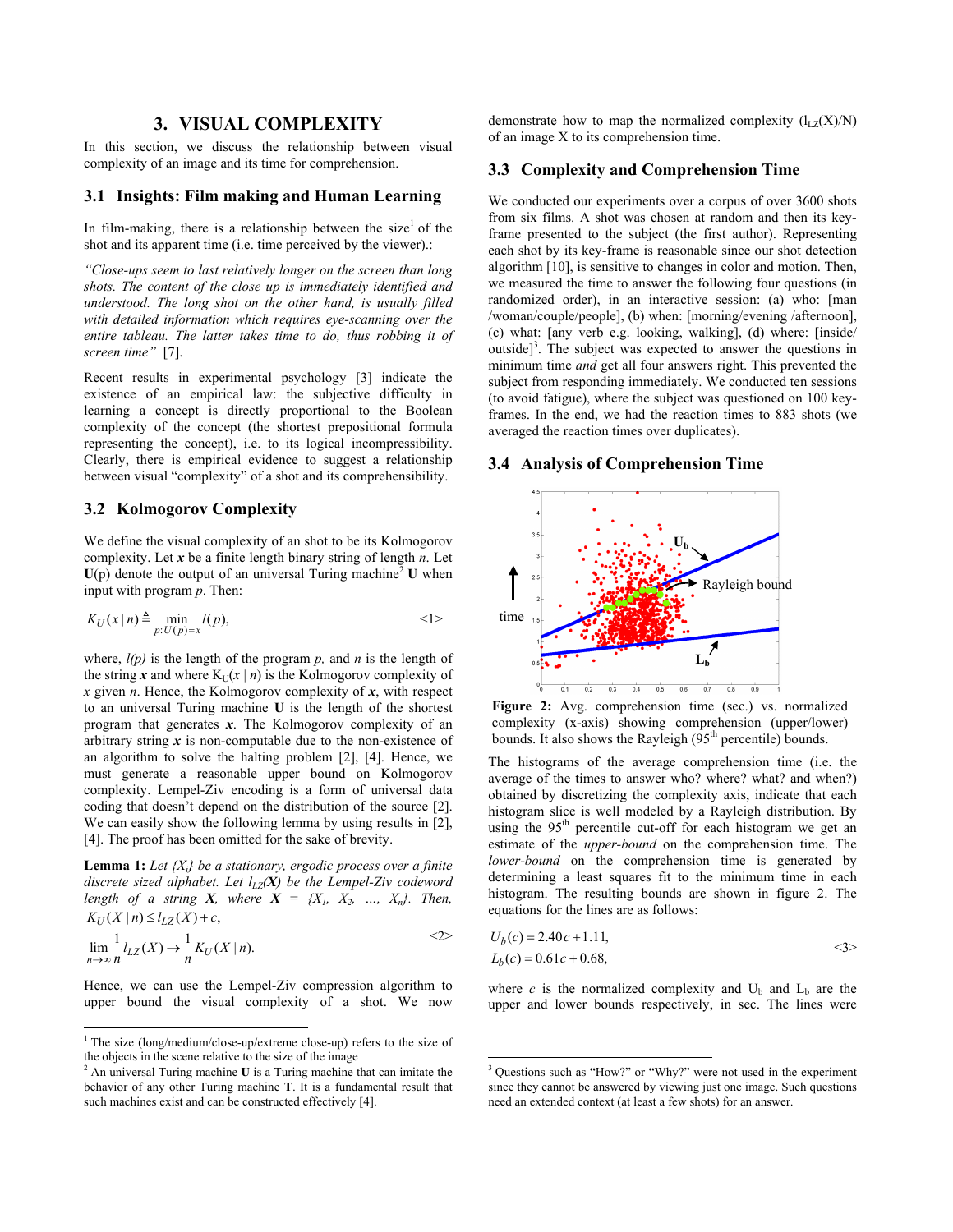estimated for  $c \in [0.25, 0.55]$  (since most of the data lies in this range) and then extrapolated.

Hence, given a shot of duration  $t<sub>o</sub>$  and normalized complexity  $c<sub>S</sub>$ , we can condense it to at most  $U_b(c_s)$  sec by removing the last  $t_o$  - $U<sub>b</sub>(c<sub>S</sub>)$  sec. Let us assume that we want to reduce a sequence of shots by 75%. Then, the target time for each shot is 25% of its original length. If the target time of the shot is less than the upper bound  $U<sub>b</sub>$  for that shot, we use the upper bound. Shots that are originally less than the upper bound are *not* reduced any further.

Note that equation  $\leq$  indicates that both the lower and upper bounds *increase* with complexity, as they intuitively ought to. The upper bound comprehension time is actually a conservative bound. This is because of two reasons: (a) the shots in a scene in a film are highly correlated (not i.i.d ) and (b) while watching a film, there is no *conscious* attempt at understanding the scene.

# **4. FILM SYNTAX**

In this section we shall give a brief overview of what constitutes "film syntax." Then, we shall discuss its utility in films and then give time compression algorithms for two syntactic elements.

### **4.1 Defining Film Syntax**

The phrase film syntax refers to the specific arrangement of shots so as to bring out their mutual relationship [7]. In practice, this takes on many forms (chapter 2,  $[7]$ ) : (a) minimum number of shots in a sequence (b) varying the shot duration, to direct attention (c) changing the scale of the shot (there are "golden ratios" concerning the distribution of scale) (d) the specific ordering of the shots (this influences the meaning). These syntactical rules lack a formal basis, but have been arrived at by trial and error by film-makers. Hence, even though shots in a scene only show a small portion of the entire setting at any one time, the syntax allows the viewers to understand that these shots belong to the same scene.

#### **4.2 Why should we use Film Syntax?**

Let us contrast shots with words in a written document. Words have more or less fixed meanings and their position in a sentence is driven by the grammar of that language. However, in films it is the phrase (a sequence of shots) that is the fundamental semantic unit. Each shot can have a multitude of meanings, that gets clarified by its relationship to other shots. In the Informedia project [1] the authors used object detectors (e.g. face detectors etc.) to detect important shots; the audio was selected by a TF-IDF analysis of the transcript and by selecting the complete phrase surrounding the highly ranked words. An object detector based approach (Informedia [1], MoCA [6]) to skims, for films, at a conceptual level, makes the analogy "shots as words." However, this is in contrast to the way film-makers create a scene, where the syntax provides the meaning of the shot sequence. Hence, while condensing films, we must honor the film syntax.

#### **4.3 The Progressive Phrase**

According to the rules of cinematic syntax, a phrase must have at least three shots. *ìTwo well chosen shots will create expectations*  *of the development of narrative; the third well-chosen shot will resolve those expectations.*" [7]. Let us assume that we have a progressive scene that has  $k$  shots and is of duration  $T_p$  and assume that we wish to reduce the duration by  $\Delta t_p$ . Then, we have three cases (break points based on heuristics) to deal with.

 $k \leq 6$ : figure 3 (a) This contains only one major phrase. Hence, we start with the last shot and keep dropping shots one shot at a time, till either we have only three shots left or the scene duration has been reduced by ∆*tp*.

 $6 < k < 15$ : figure 3 (b) We assume that such a scene contains at most two phrases. Then, we start removing shots from the middle until the scene duration has been reduced by  $\Delta t_p$  or we are left with the phrase at the beginning and at the end.



**Figure 3:** The black shots will not be dropped, and the number of gray shots dropped will depend on ∆*tp*. The arrows show the direction in which we start dropping shots.

 $k \ge 15$ : figure 3 (c) We assume that the scene contains at the most three phrases. We start removing shots till we have the phrase in the middle and the two end phrases or have reduced time by  $\Delta t_p$ .

#### **4.4 Dialogues**



**Figure 4:** We start eliminating shots from the right.

Depicting a meaningful conversation between *m* people requires at least *3m* shots [7]. Hence in a dialogue that shows two participants, this implies that we must have a minimum of six shots. Let us assume that we have a dialogue scene that has *k* shots and is of duration  $T_d$  and assume that we wish to reduce the duration by  $\Delta t_d$ . The procedure for reducing dialogues is as follows (figure 4): Start with the end of the dialogue and start dropping shots till either we have six shots left or until we have reduced the length of the dialogue by ∆*td*.

Note that reductions due to syntactical rules are at a different level to the reductions due to visual complexity. The rules of film syntax let us decide the number of shots to retain while complexity analysis helps us determine the length of those shots.

### **5. EXPERIMENTS**

The scenes used for creating the skims are from four films: *Blade Runner (bla), Bombay (bom), Farewell my Concubine (far), Four Weddings and a Funeral (fou)*. The films were chosen since they exhibit diversity in film-making styles. We arbitrarily used the opening scene from each film for skim creation. We detect shots using the algorithm to be found in chapter 2, [10].